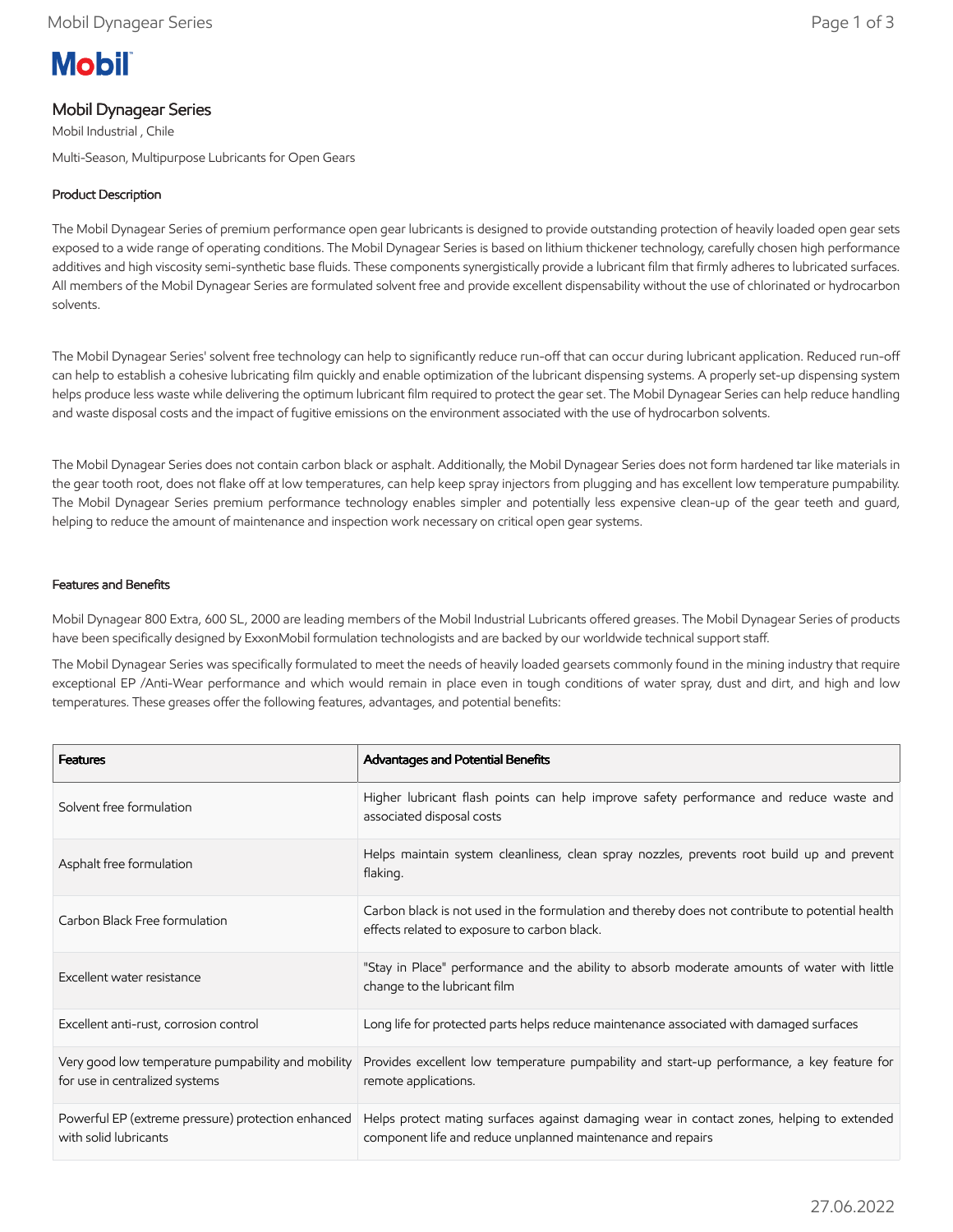## Applications

 • The Mobil Dynagear Series of open gear lubricants are highly recommended for shovel dipper sticks and racks, swing gears (circle), propel system bushings, crowd gears, sheave bearings and undercarriage lubrication points.

 • Mobil Dynagear 800 Extra and Mobil Dynagear 600 SL are recommended as all season multi-purpose greases and as low temperature open gear lubricants.

- Mobil Dynagear 2000 is specifically designed for use in applications operating at higher ambient temperatures and requiring greater film thickness.
- Mobil Dynagear 800 Extra meets the requirements of P&H SHOVELS 464 OGL for the lubrication of open gears.

 • The Mobil Dynagear Series is recommended by ExxonMobil for use in mining, grinding, mill applications and other industrial applications, where the grease is dispensed through central grease systems

 • Mobil Dynagear 800 Extra is suitable for use as an all-season, multi-purpose grease for on-board systems on heavy duty equipment where NLGI 00 grade greases are recommended.

To help you select the correct grade of Mobil Dynagear for your equipment and operation, please contact your Sales Representative, or the ExxonMobil Technical Help Desk at 800 268 3183.

## Specifications and Approvals

| This product meets or exceeds the requirements of: | DYNAGEAR 800 EXTRA |  |
|----------------------------------------------------|--------------------|--|
| P&H Shovels 464 OGL                                |                    |  |

#### Properties and Specifications

| Property                                                                              | <b>DYNAGEAR</b><br>2000 | <b>DYNAGEAR</b><br>600<br><b>SL</b> | <b>DYNAGEAR</b><br>800<br><b>EXTRA</b> |
|---------------------------------------------------------------------------------------|-------------------------|-------------------------------------|----------------------------------------|
| Grade                                                                                 | <b>NLGI 00.5</b>        | <b>NLGI 0.5</b>                     | <b>NLGI 00.5</b>                       |
| Base Oil Viscosity of Greases @ 100 C, mm2/s, AMS 1700                                | 120                     | 60                                  | 60                                     |
| Base Oil Viscosity of Greases @ 40 C, mm2/s, AMS 1697                                 |                         | 620                                 |                                        |
| Base Oil Viscosity, As Charged, @ 40 C, cSt, CALCULATED                               |                         |                                     | 680                                    |
| Copper Strip Corrosion, 24 h, 100 C, Rating, ASTM D4048                               |                         | 1                                   | 1                                      |
| Copper Strip Corrosion, Rating, ASTM D4048                                            | 1                       |                                     |                                        |
| Dropping Point, °C, ASTM D2265                                                        | 193                     | 198                                 | 175                                    |
| Flash Point, Base Oil, °C, ASTM D92                                                   | 243                     | 204                                 | 158                                    |
| Four-Ball Extreme Pressure Test, Weld Point, kgf, ASTM D2596                          |                         |                                     |                                        |
| Four-Ball Extreme Pressure Test, without Diluent, Load Wear Index, kgf, ASTM<br>D2596 | 145                     | 145                                 | 145                                    |
| Four-Ball Extreme Pressure Test, without Diluent, Weld Point, kgf, ASTM D2596         | 800                     | 800                                 | 800                                    |
| Four-Ball Wear Test, Scar Diameter, mm, ASTM D2266                                    | 0.5                     |                                     | 0.55                                   |
| Four-Ball Wear Test, Scar Diameter, 40 kg, 1200 rpm, 1 h, 75 C, mm, ASTM D2266        |                         | 0.6                                 |                                        |